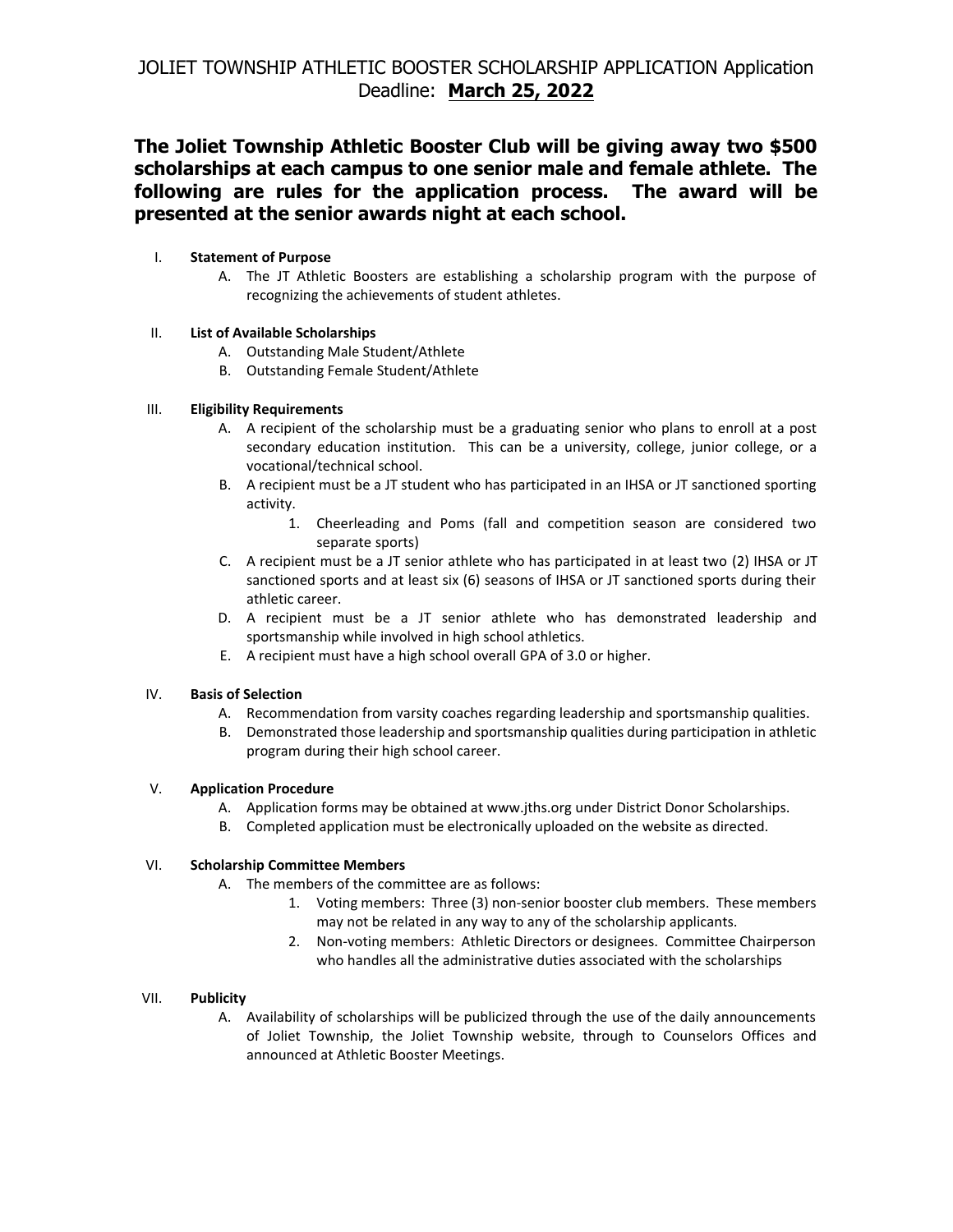# JOLIET TOWNSHIP ATHLETIC BOOSTER SCHOLARSHIP APPLICATION Application Deadline: As Posted by the Counselors Office

| Date: ___________                                     |                    |             |              |     |  |  |  |
|-------------------------------------------------------|--------------------|-------------|--------------|-----|--|--|--|
| <b>Scholarship:</b> (please check appropriate boxes)  |                    |             |              |     |  |  |  |
| Male Student/Athlete   Female Student/Athlete         |                    |             |              |     |  |  |  |
| <b>Central Campus</b>                                 | <b>West Campus</b> |             |              |     |  |  |  |
| <b>First</b>                                          | <b>Middle</b>      |             | Last         |     |  |  |  |
| <b>Street</b>                                         |                    | <b>City</b> | <b>State</b> | Zip |  |  |  |
|                                                       |                    |             |              |     |  |  |  |
| Parent/Guardian Name:<br><u>Parent/Guardian Name:</u> |                    |             |              |     |  |  |  |

# **I CERTIFY THAT, TO THE BEST OF MY KNOWLEDGE, ALL INFORMATION CONTAINED IN THIS APPLICATION IS TRUE AND CORRECT.**

**Signature of Applicant Signature of Parent or Guardian**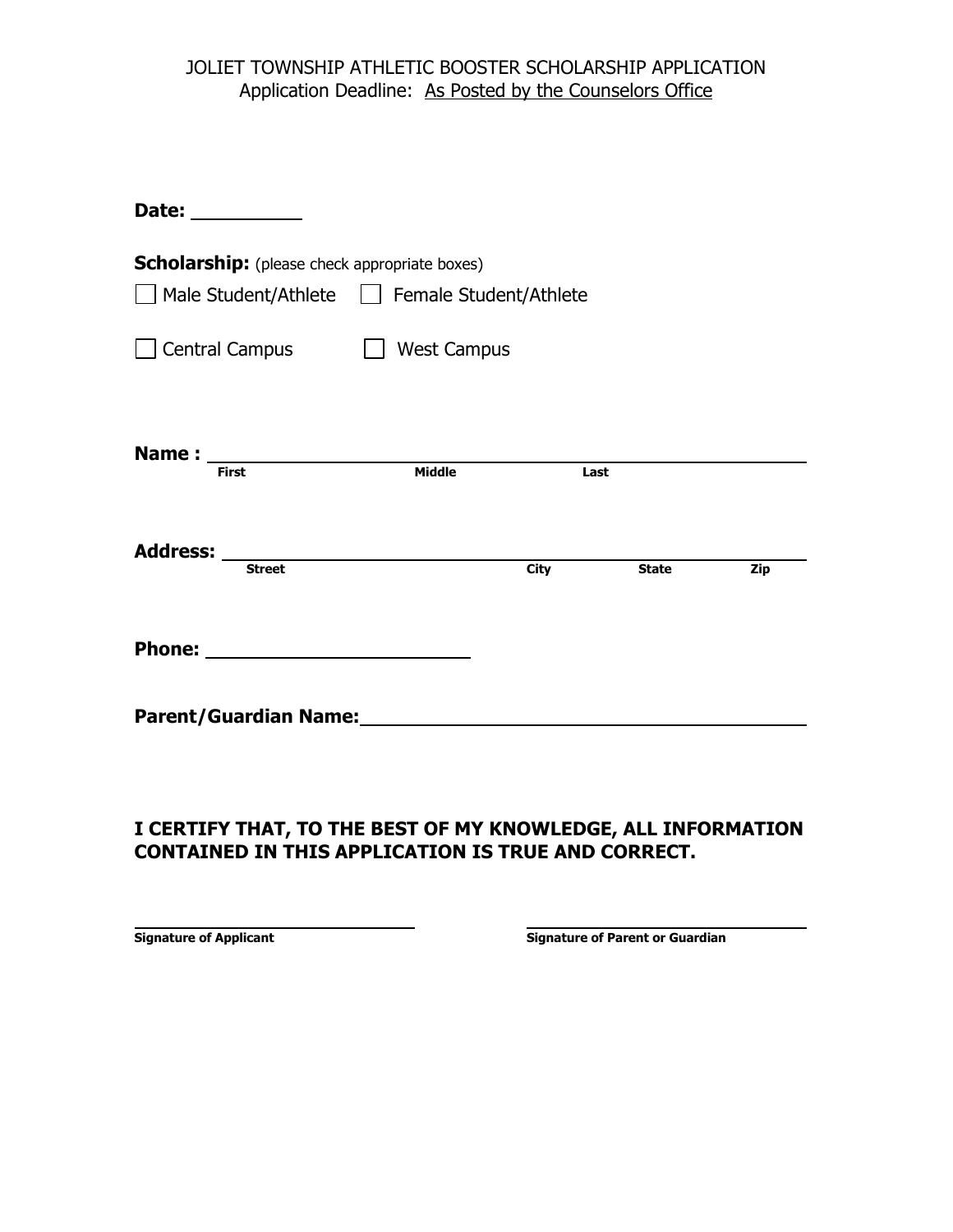# **Athletic Participation**

List all varsity IHSA or JT sanctioned sports in which you have participated or are currently participating.

|          | Fall                                                                                                                  | Winter               | Spring |
|----------|-----------------------------------------------------------------------------------------------------------------------|----------------------|--------|
| Grade 9  |                                                                                                                       |                      |        |
| Grade 10 |                                                                                                                       |                      |        |
| Grade 11 |                                                                                                                       |                      |        |
| Grade 12 |                                                                                                                       |                      |        |
| .        | $\mathbf{r}$ , $\mathbf{r}$ , $\mathbf{r}$ , $\mathbf{r}$ , $\mathbf{r}$ , $\mathbf{r}$ , $\mathbf{r}$ , $\mathbf{r}$ | $\sim$ $\sim$ $\sim$ |        |

\* - Indicate school if activity was not at JT.

List all other IHSA or JT sanctioned sports in which you have participated or are currently participating.

|          | Fall                                            | Winter | Spring |
|----------|-------------------------------------------------|--------|--------|
| Grade 9  |                                                 |        |        |
| Grade 10 |                                                 |        |        |
| Grade 11 |                                                 |        |        |
| Grade 12 |                                                 |        |        |
|          | $*$ - Indicate school if activity was not at IT |        |        |

Indicate school if activity was not at JT.

Grade point average at the completion of the seventh semester of school\_\_\_\_\_\_\_\_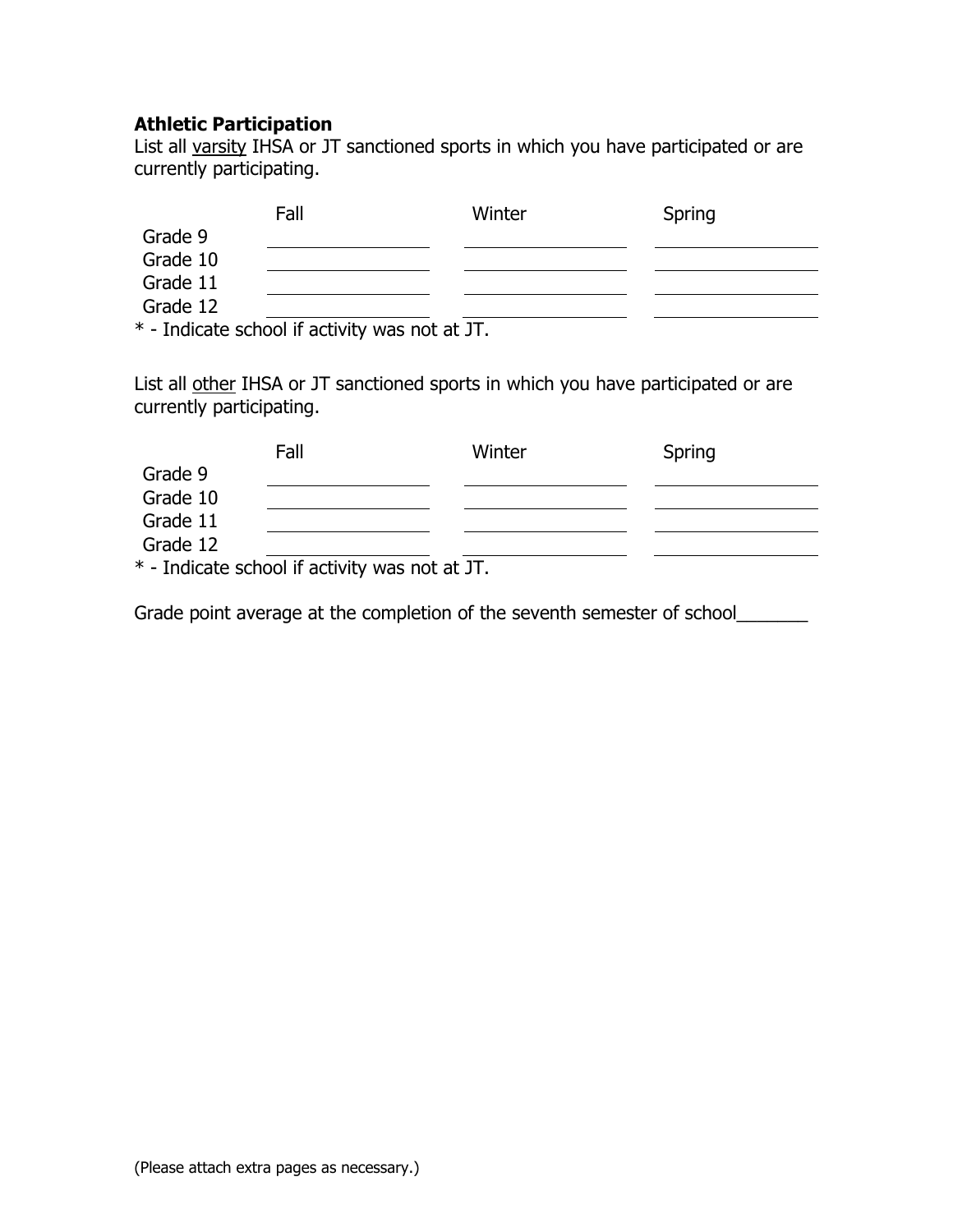What are your educational plans upon the completion of high school? Have you been accepted and what area of interest do you plan on pursuing?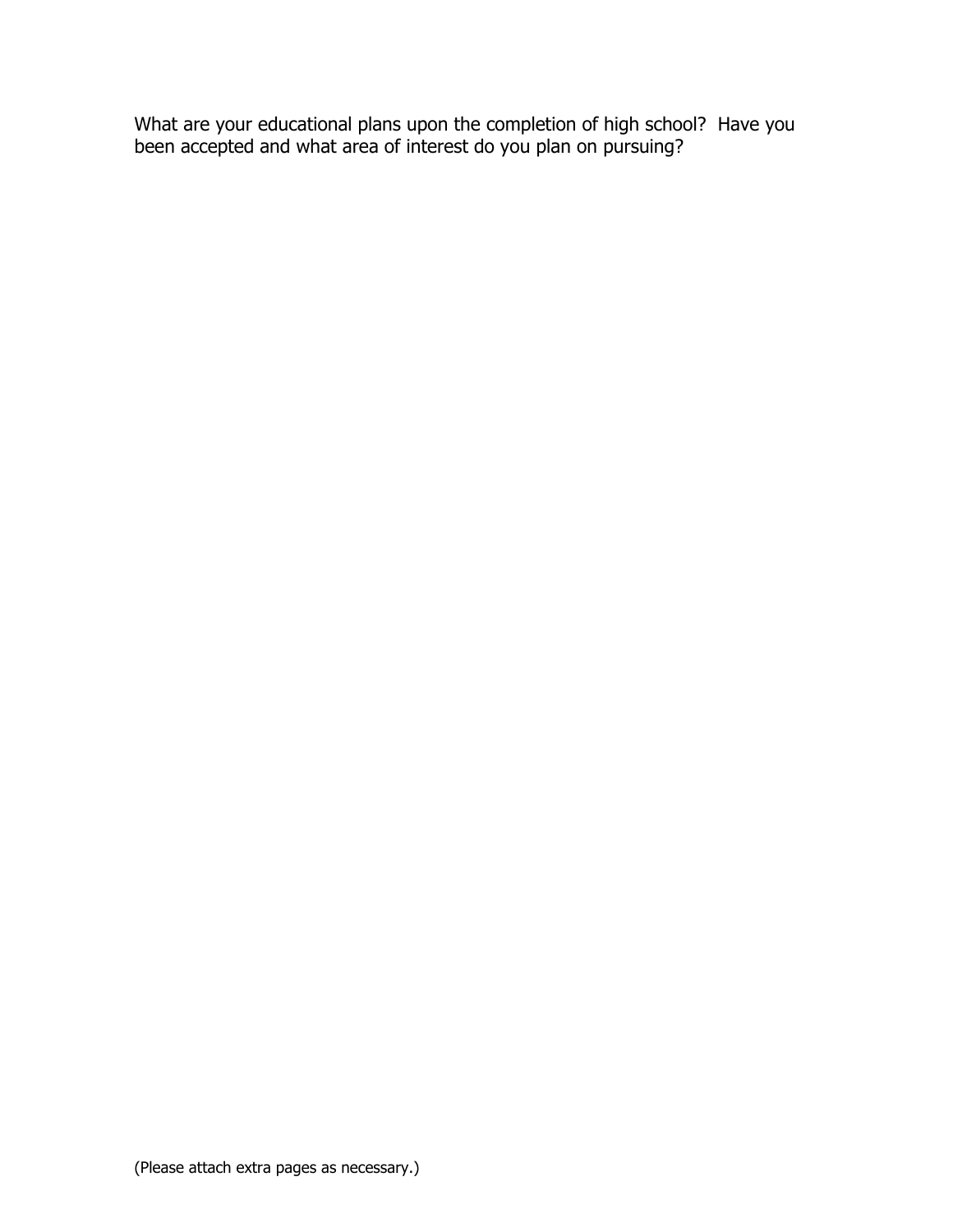Please describe other activities you have participated in that have supported the athletic program at JT.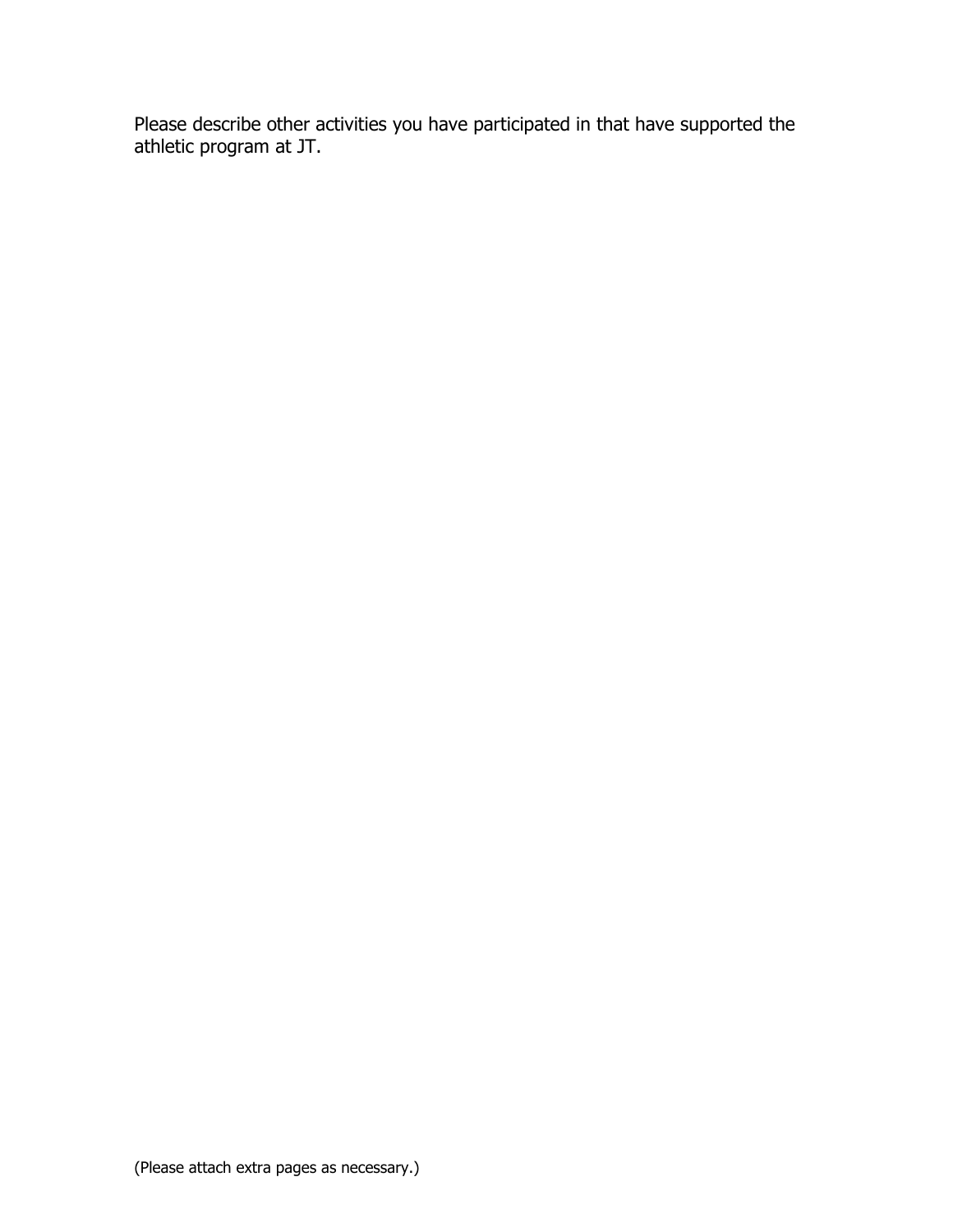Are you receiving any other type of athletic scholarship? If so, please describe in detail including dollar amounts.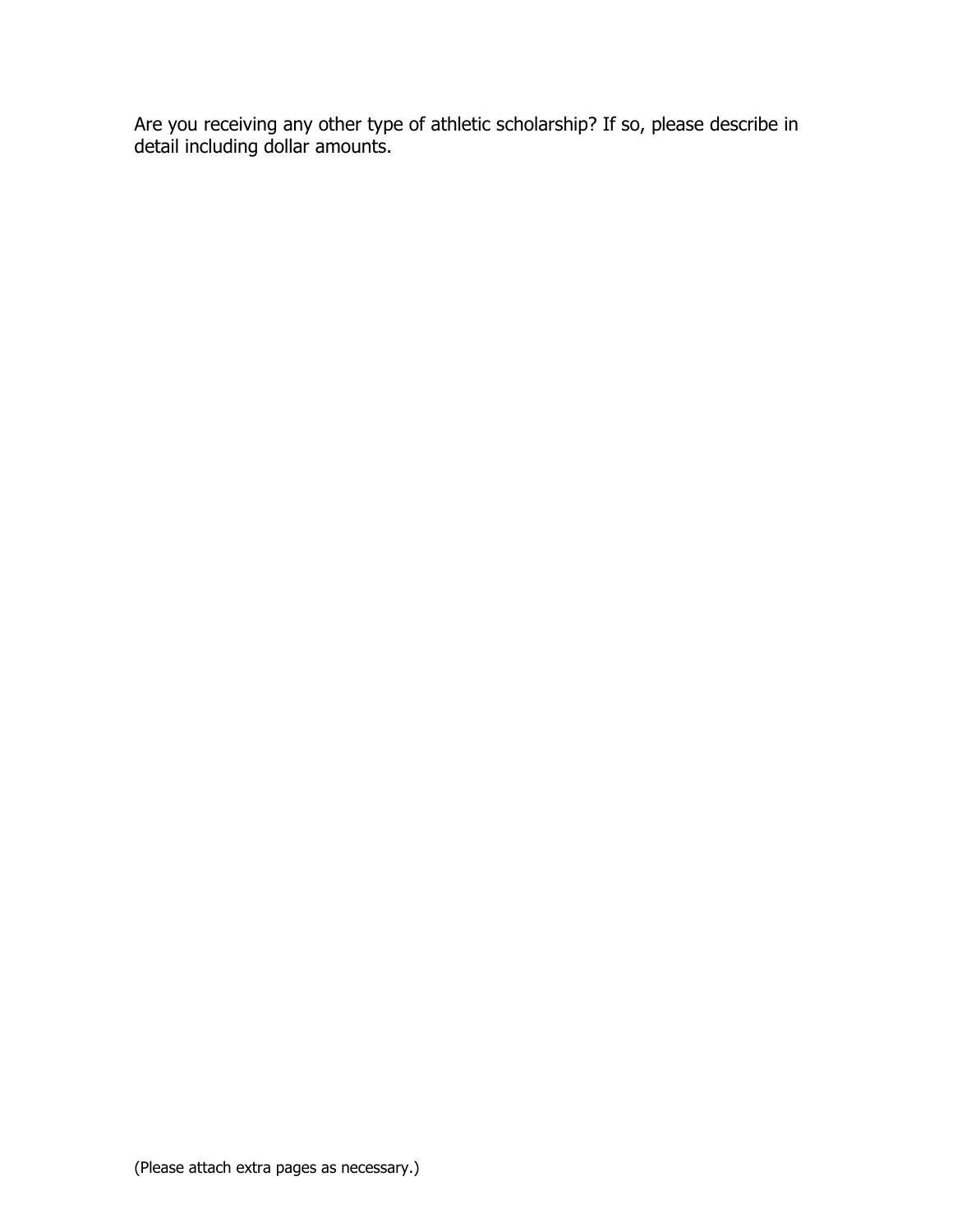Please describe any extenuating circumstances that would support your application for this scholarship.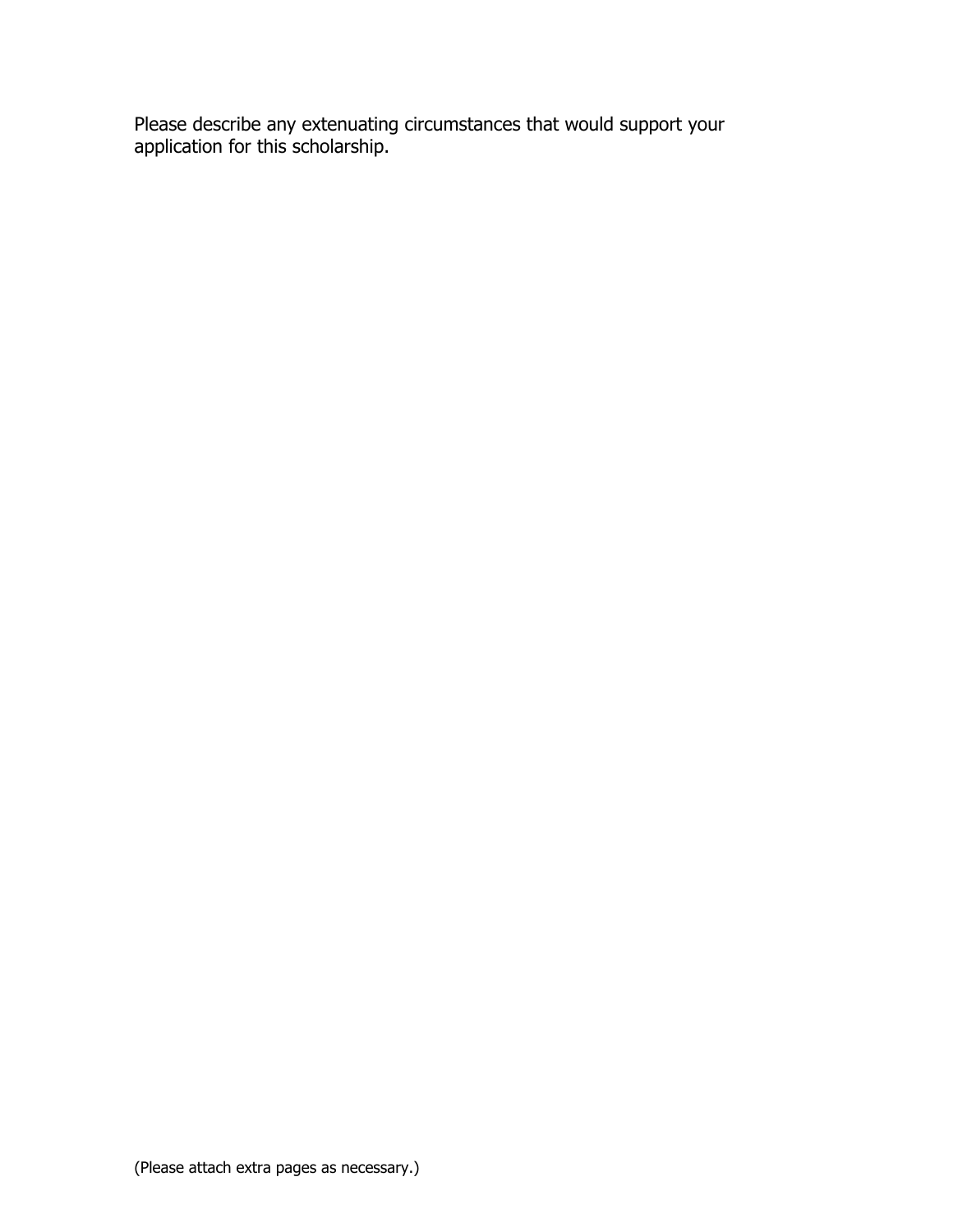Please discuss what athletics have meant to you at Joliet Township High School.